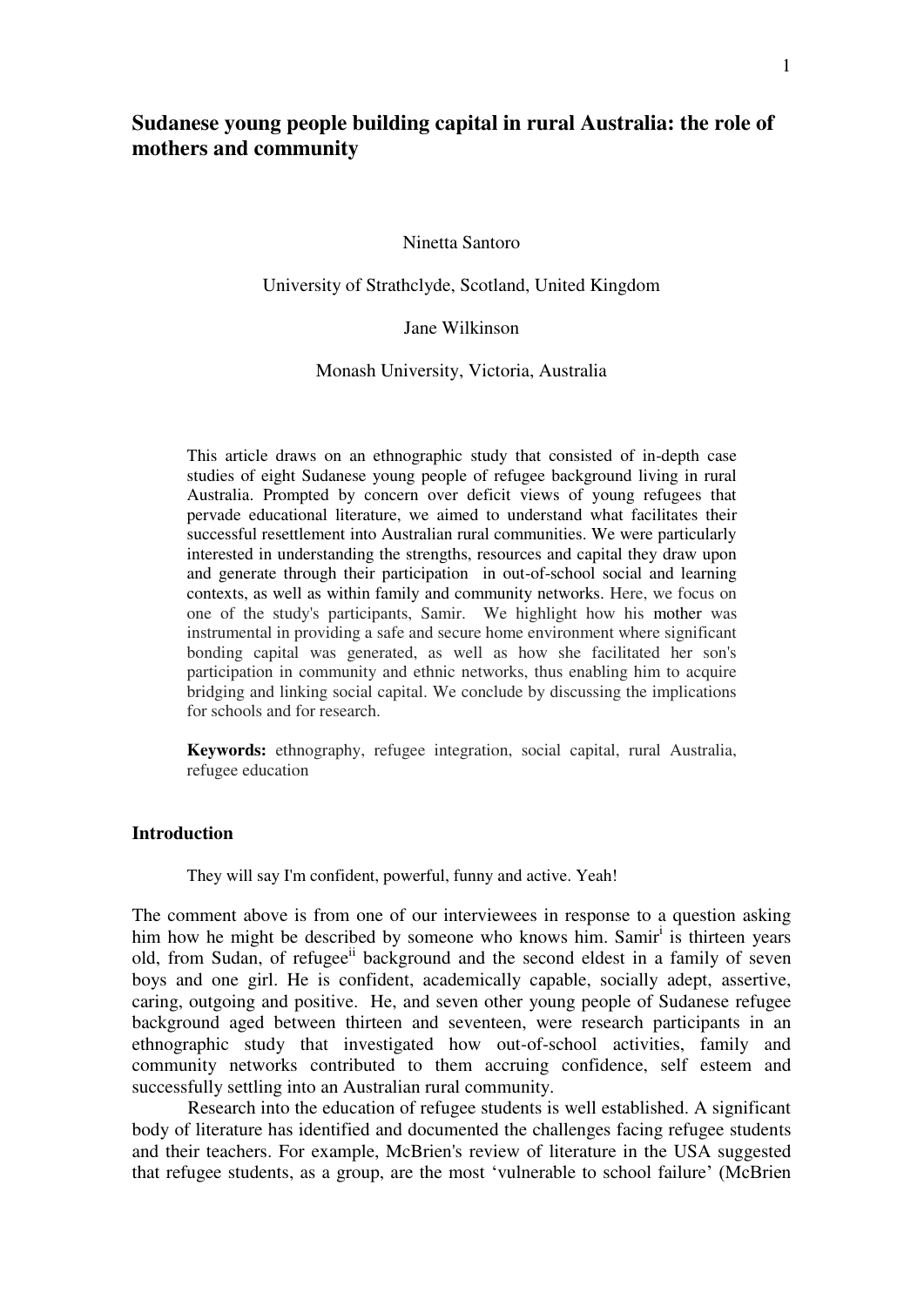2005, 332). Other, more recent literature, suggests that refugee children have educational needs that are different from other immigrant or culturally diverse students (Bačáková, 2011; Taylor and Sidhu, 2012; Pugh, et al., 2012). Refugee children are likely to have histories of extreme trauma and violence as well as having experienced lengthy periods of displacement. They 'are positioned as especially problematic because of fears about the values they might import from dysfunctional home countries' (McPherson 2010, 547), as well as concerns about the impact of fractured family relationships and experiences of violence and deprivation in refugee camps. Additionally, often they have little, or no experience of formal schooling and have little or no formal literacy in their first language (Oliver et al., 2009; Strekalova and Hoot, 2008; Woods, 2009).

There is evidence that some Australian schools find it difficult to address the needs of refugee students (eg. Windle and Miller, 2013; Matthews, 2008). This is particularly the case for schools in regional or rural<sup>iii</sup> locations where there has been an increase in refugee students in recent years (Major, Wilkinson, Langat and Santoro, 2013). The Australian government, in response to declining populations, labour market shortages in regional and rural areas and increasing demands on services in urban areas of high immigration (Institute for Community Ethnicity and Policy Initiatives, 2005), has encouraged increased immigrant resettlement outside large urban centres. In the mid 2000s, Sudanese refugees represented one of the fastest growing groups in Australia, with 19,050 Sudan-born people in Australia – an increase of 287.7% from the 2001 census, and until recently, they represented the majority of refugees settled in regional and rural areas (Department of Immigration and Citizenship, ND). However, because Australian regional and rural schools have generally had culturally homogenous student populations, teachers often lack the expertise to engage productively with ethnically diverse students. This is often compounded by lack of access to resources, appropriate policies and broader public infrastructure (Edgeworth, 2012; Wilkinson and Langat, 2012).

The overall impression one gains from the research into refugee resettlement and education is that African refugees are needy and dependent rather than self-determining and independent. They are often understood and characterised in terms of what they lack. Prompted by concern over deficit views of young African refugees that pervade educational literature, we were keen to move beyond schools to understand the strengths, resources and social capital young people of African refugee background draw upon and generate through their participation in a range of out-of-school activities, including family and community networks. It is well accepted that strong family and community networks and participation in out-of-school activities can contribute to increased confidence, self esteem and positive social relationships (Eccles et al., 2003; Bohnert, et al., 2013). Thus, the study on which this paper reports, investigated how out-of-school activities and family and community networks facilitated the generation of social capital and the successful resettlement into Australian rural communities of eight young people of Sudanese refugee background. In this article we focus on one case study participant, Samir, whose mother was instrumental in providing a safe and secure home environment where significant bonding capital was generated. She also facilitated her son's participation in community and ethnic networks, thus enabling him to acquire bridging and linking social capital.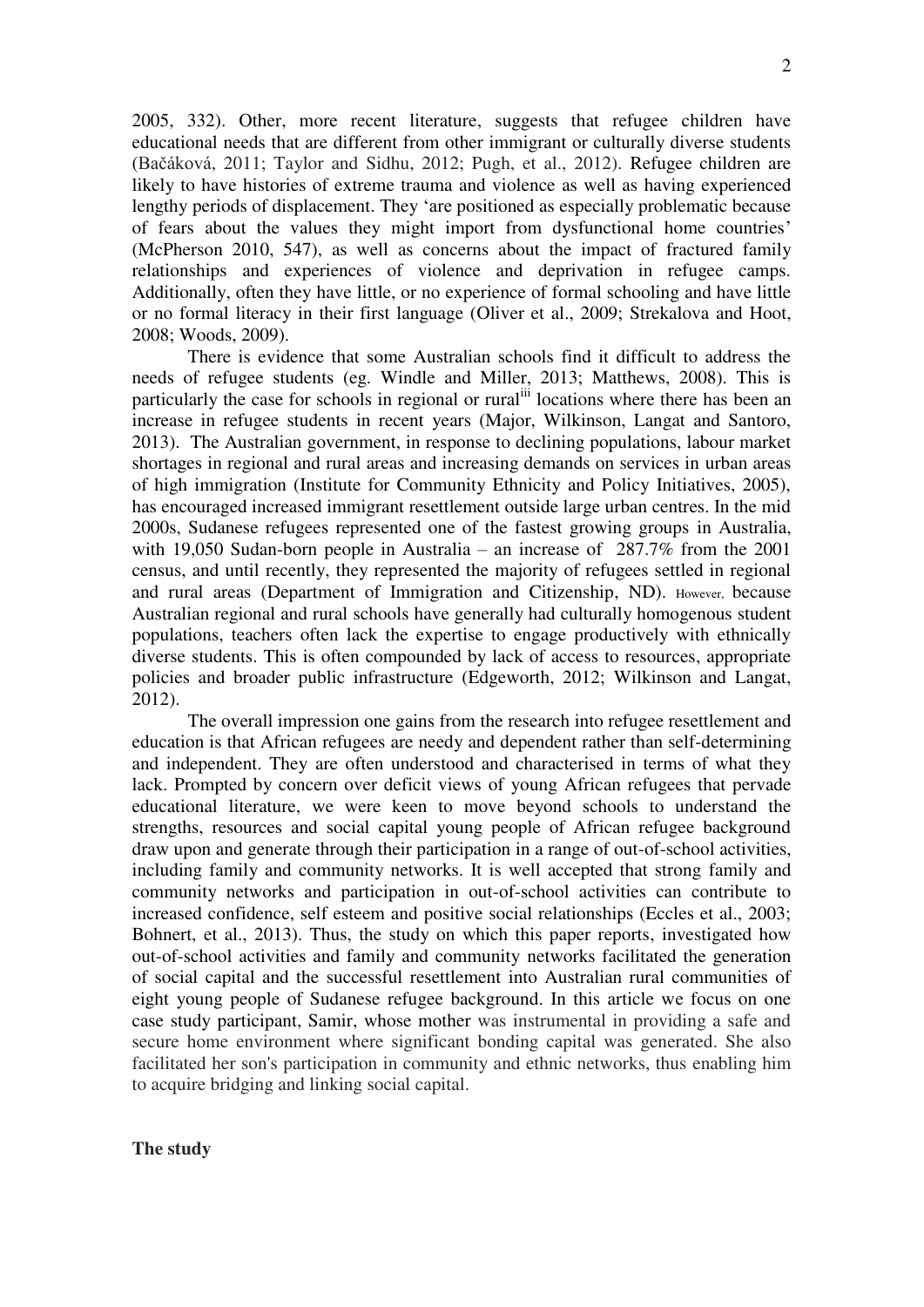An ethnographic approach was chosen for this study because it is well suited to understanding the perspectives of those located within a particular social world and involves the collection of rich descriptive data gathered over a sustained period from a range of participants, and in context. We wanted to come to know our participants 'in action' at home, with friends, and with members of their community. Ethnographic data collection techniques such as observations, casual conversations, photographs, fieldnotes and interviews promised to generate rich and complex data. The study consisted of in-depth case studies of eight Sudanese young people, four males and four females aged between 13 and 17, in rural Australia. The young people were located in two separate towns of about 40,000 people and 60,000 people, and approximately 200 kilometres and 450 kilometres from Sydney, respectively. The towns have small but growing populations of Sudanese families, some of whom have been in Australia for 10 years. A

snowball sampling technique was used whereby we recruited through word of mouth within the Sudanese community and immigrant support agencies. Young people who were identified by community elders and professionals who work within the communities, as having successfully settled, were invited to be part of the research. 'Successfully settled' was defined broadly, and included, engagement with the wider community and social networks, the demonstration of responsibility/civic mindedness, and positive attitudes to school. The key research questions were: What types of social capital do young people of Sudanese refugee background generate via their participation in out-of-school activities and family and community networks? How does the acquisition of social capital contribute to the successful resettlement of young people of Sudanese refugee background?

The main data collection methods used in the study were observations, fieldnotes and semi-structured interviews. Observations occurred over a nine month period during a range of out-of-school activities, such as sports practices and matches, youth group activities, as well as home visits. The home visits occurred on a fortnightly basis with the researchers 'catching up' with the family for about one hour at a time. During these visits, we observed how the young people and their family members interacted, we caught up on recent events and news, chatted with the young people, their parents and siblings. Often there were other visitors present, including relatives, neighbours, family friends members of the Sudanese community and service providers. Observations of each young person participating in formal out-of-school activities occurred at least three times for up to 3 hours at a time over a six month period. We observed the nature of their interactions with other young people and other adults at the out-of-school activity such as coaches, activity organisers and parents of other participants. On occasions, we picked up the young people from their home and drove them to the activities. This enabled us to engage in informal and unplanned conversations with them. We kept detailed field-notes about our observations, planned discussions, 'chance' conversations and remarks.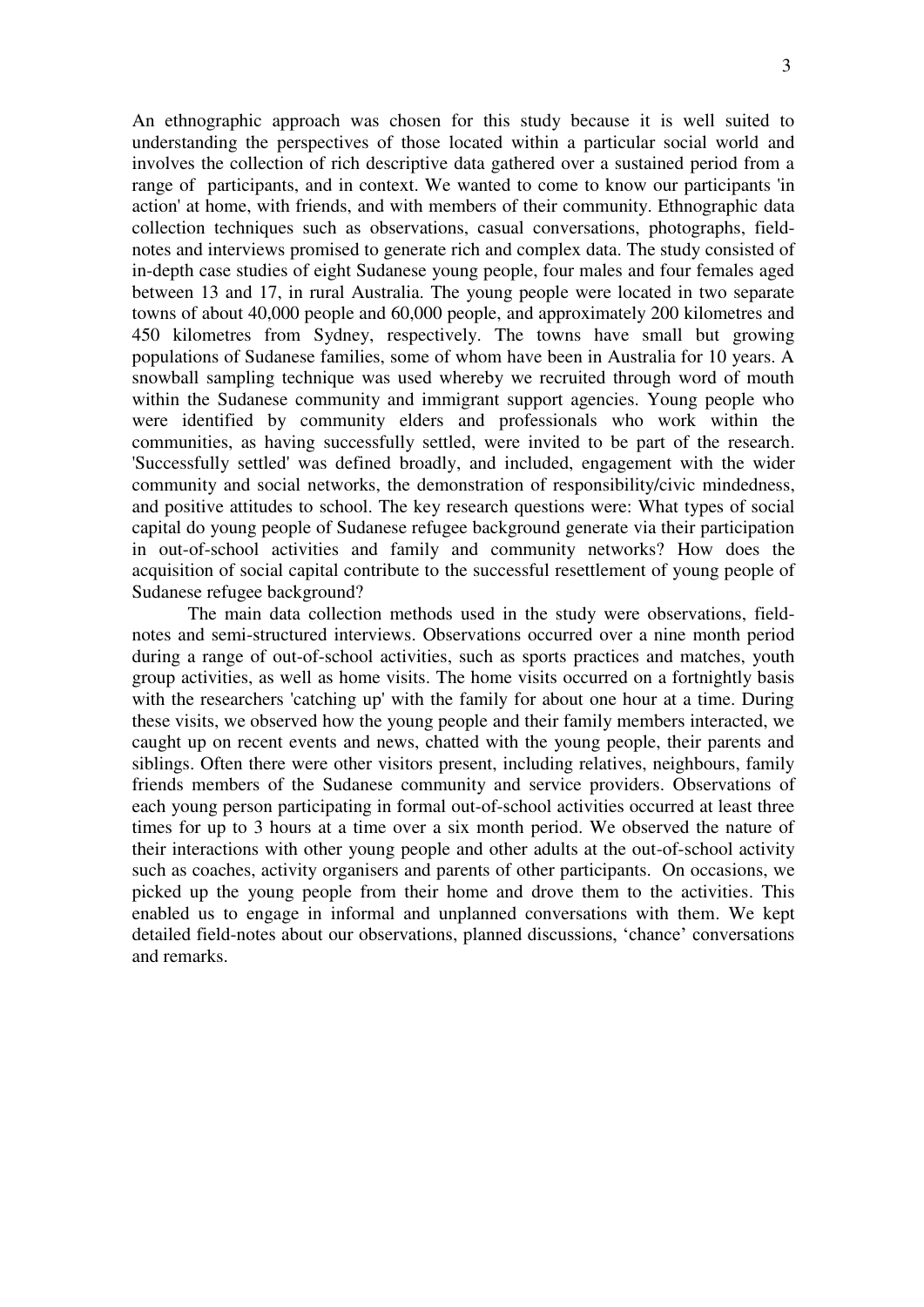Data were also collected through semi-structured interviews with each of the young people twice over a period of about six months. The interviews lasted approximately one hour. The researchers used as a stimulus for the interviews, photographs the young people took using digital cameras that had been given to them at the beginning of the study. They were each asked to take photos of people, places and things that were important to them and that they associated with feeling successful and feeling good about themselves. The interviews usually began with the young person showing the researchers their photographs and talking about why they were important. Interviews were also conducted with parents or caregivers as well as an adult person nominated by the young person as someone who was important in their lives and contributed to them feeling good about themselves; for example, a sports coach, leader of a community group the young person belonged to, family friend or mentor. These interviews were intended to pick up on researcher observations and allow further exploration, as well as elicit various perspectives from the interviewee about the young person and his/her outof-school resources and activities. In some cases, interpreters were used during the interview if the interviewee's English language competence was limited. Interviews were audio recorded and transcribed verbatim.

In this article we report on only one of the case study participants, Samir. We draw on our field-notes of our observations of him at home, at football practice sessions and matches, as well as field-notes of our informal interactions and conversations with a range of people we met at his home and at football. We also draw on data from two semi-structured interviews with Samir, an interview with his mother, an interview with Jenny (a volunteer mentor) and with Sue (a migrant support worker).

All of Samir's siblings live in Australia, except for his sister who still lives in Sudan. The family comes from a relatively large city in Southern Sudan where Samir's parents ran a small business. They are Muslim and speak Sudanese Arabic at home. The family has been in Australia for four years, three of which were spent in Sydney. Prior to coming to Australia the family was in a refugee camp in Egypt for two years. They moved to Riverbank a year ago because they knew other Sudanese people who had moved there and recommended it. Riverbank is a town of about 40,000 people and 200 kilometres from the nearest major city. It has a growing population of Sudanese families and a variety of community support services for immigrants and refugees. The children's father, who is still in Sudan, has been separated from the family for many years. He has recently been located by an international humanitarian organisation and is waiting to come to Australia. A daughter was also separated from the family in Sudan and efforts are being made to try and locate her.

When data collection began, Samir was in his first year of secondary school. Field-notes about conversations with Samir during researcher visits to the family home, as well as interviews with him, reveal that he likes living in Riverside, enjoys school, likes his teachers and has many friends, both Sudanese and non-Sudanese. He reports doing well academically, has won a number of achievement awards as well as having received good school reports which he happily showed us. He participates in sports activities and has a positive attitude towards learning. He is involved in a number of outof-school activities including Youth Groups and Holiday Programmes run by the Riverside council. He nominated football as the most important of his out-of-school activities, and it was this activity we chose to observe.

Aisha is Samir's mother. She is 33, had some formal education in Sudan (approximately lower secondary level) and went to English classes when she first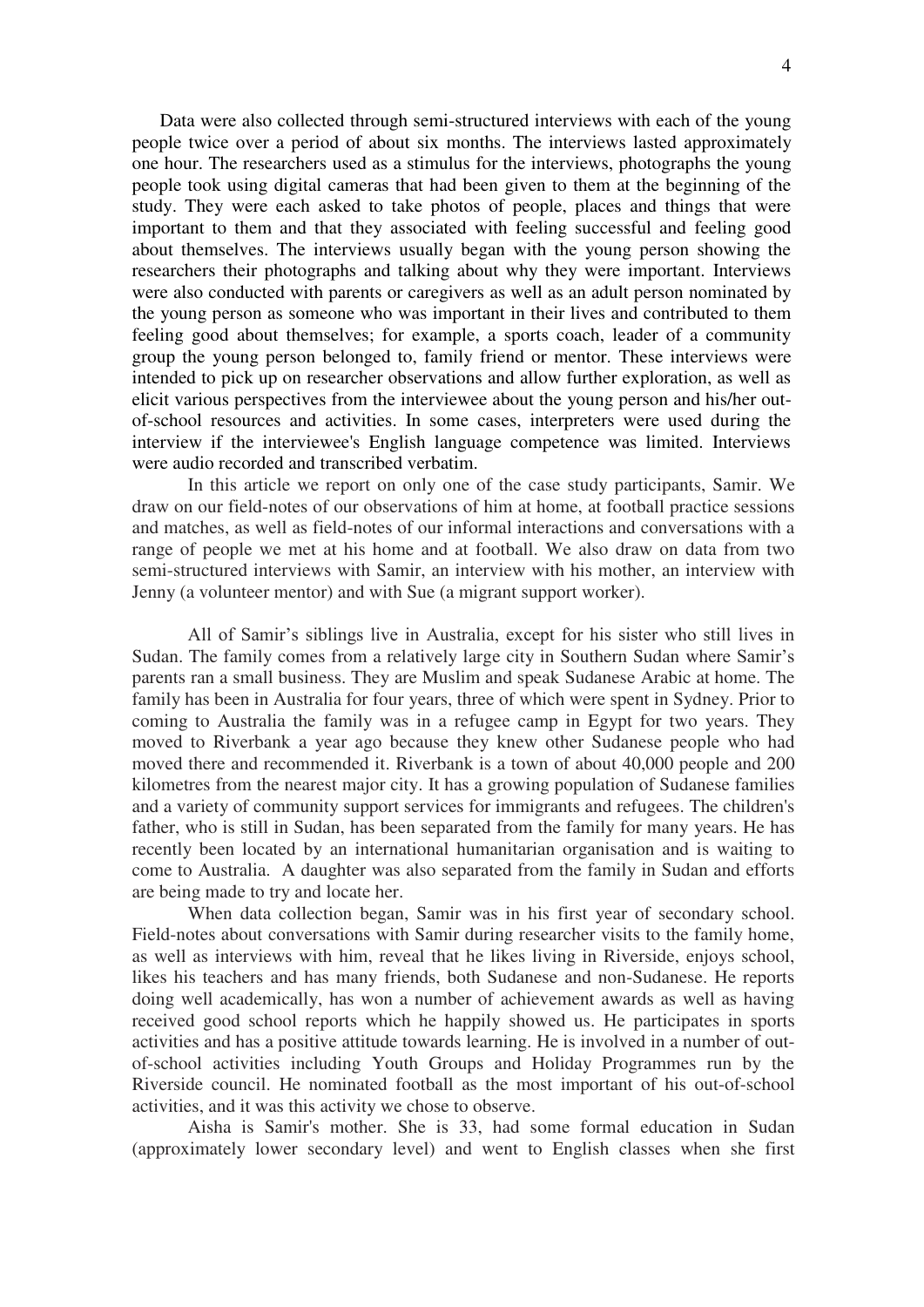arrived in Australia. She is currently a fulltime homemaker but hopes to find part time cleaning work in Riverside.

 Jenny is a volunteer who has been helping refugees in the Riverbank community and assisting them with their applications for Australian citizenship as well as helping them study the road rules for their driving tests. She has become a close friend of the family, and spends a lot of time visiting them and accompanying them on social outings. Samir nominated Jenny as an important person in his life because she helps his mother and his family. Her importance to the family was raised a number of times during our informal conversations with Samir and Aisha.

Sue is a migrant support worker at the migrant resource centre in town. She is responsible for linking migrants and refugees in Riverside to support services such as counselling, housing, health, education, translation services and so on. She was nominated by Samir as an important person in his life because, like Jenny, she helps his mother and was responsible for introducing him to the holiday and youth programs in Riverside.

As is often the case when ethnographic methods are employed, data analysis and data collection were simultaneous processes. As soon as the research site was entered and decisions made about what or whom to observe, in effect, analysis began. Similarly, the process of engaging in conversations and semi-structured interviews with participants meant that data were generated through a two-way interactive process. Early data collection and the associated analysis shaped what further data were collected. After the data collection was complete, our approach to the analysis of the observations, field-notes and interview data was informed by Situational Analysis (Clarke, 2005). It is what Khaw calls 'an analytic diagramming tool' (2012, 138) because it involves the production, through drawing, of a series of maps that make the 'invisible and inchoate social features of the situation more visible' (Clarke 2005, 572). Situational analysis involves the production of three types of maps: situational maps (both 'messy' and 'relational'), 'social worlds/arenas maps' and 'positional maps'. These facilitate the identification of the most salient human and non-human elements in the situation under investigation. It became clear to us after several readings of the data that the salient human elements facilitating Samir's successful resettlement were his mother, his siblings and friends, members of the Sudanese community in Riverside, social workers, his football coach. The salient non-human elements were: the geography and physical nature of the town in which his family lived; the welfare and social support systems, including youth clubs, sporting clubs. In this article, we give particular attention to the human elements, with a focus on Samir, his mother, Aisha and other members of the family's social network.

## **The concept of capital**

Many scholars have used the concept of capital in a variety of ways to understand and explain how human action is related to acquiring and securing some form of capital or combination of capitals, including economic capital, cultural capital and social capital (eg. Bourdieu, 1987; Coleman, 1988, Bassani, 2008). The concept of social capital, in particular, has developed importance as a theoretical and analytical lens across a broad range of fields. It is

a form of power, a currency, a resource: it can be utilised, traded, exchanged, drawn upon, invested or cashed in. Social capital is a form of energy, a force; it is a capacity, a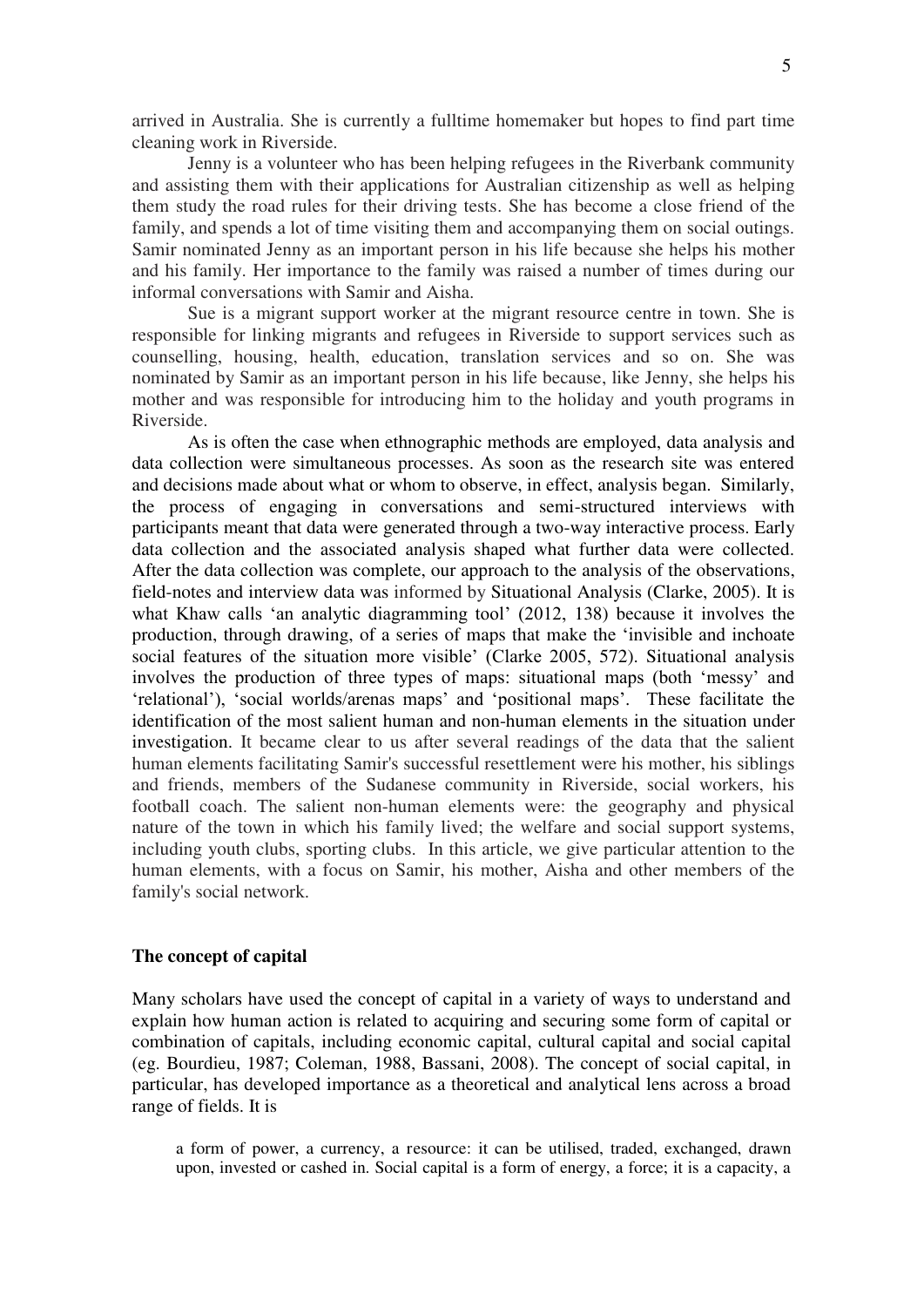facility that can be deployed and activated towards some desired goal (McGonigal et al. 2007, 80).

Social capital comprises the 'assets' and 'resources' derived from the relationships that occur between people and groups of people. According to Putnam, social capital is generated by the 'connections among individuals – social networks and the norms of reciprocity and trustworthiness that arise from them' (Putnam, 2000: 19). Putnam extended his concept of social capital to include bonding and bridging capital (2000) which are the kinds of social capitals generated by individuals' participation in different kinds of social networks. Bonding capital is 'a social "glue" that sticks like people together' (Brough et al. 2006, 407) and creates tight but inward looking networks. Family networks and ethnic communities can be key sources of bonding capital. It is 'gained from participation in local social networks that are most often homogenous and supportive, and provide a sense of belonging' (Santoro, 2013, 962). According to Terrion,

Bonding social capital provides a sense of belonging and is critical to the sense of well-being of the members of families and groups and fulfils immediate needs for belonging, love, emotional support, and solidarity (2006, 157).

Bridging social capital is obtained from participation in heterogeneous, outward-looking and more loosely tied social networks that generate 'broader identities and reciprocity' (Putnam, 2000, 20). It enables the crossing of social groups and acts as 'a social lubricant [...] for allowing different kinds of people to mix together freely' (Brough, et al. 2006, 407). The kinds of relationships and networks that build bridging capital are usually established and maintained outside the home and beyond familiar and local communities. A third type of capital, linking capital, is generated via relationships with 'sympathetic individuals in power … in order to leverage resources, ideas, and information from formal institutions beyond the community' (Woolcock in Terrion 2006, 158).

Some scholars argue that bridging capital and linking capital are more valuable than bonding capital (Woolcock and Narayan in Brough et al., 2006) and are accessed and built via more powerful and diverse networks. These capitals are thought of metaphorically, as either horizontal or vertical. In the case of bridging capital, networks extend outwards, horizontally. In the case of linking capital, networks extend upwards, vertically (Woolcock in Terrion, 2006). Bonded networks on the other hand, are circuitous in nature. Regardless of the strength of bonding relationships, it is unlikely that bonding capital alone will facilitate access to the resources that are necessary for the successful integration into a new community. However, the acquisition of bonding capital is a precursor to the acquisition of bridging capital and linking capital — it can enable and facilitate individuals moving from family and close social networks into the community more broadly. Therefore, there is a strong and positive relationship between these forms of capital.

Putnam's concept of social capital has come under criticism for a number of reasons, including the difficulty in measuring it, and its focus on only the positive elements of relationships. Its proponents are often accused of paying scant attention to the negative elements of social relationships such as the associated obligations and restrictions, as well as the development of behaviours and attitudes in group members that are anti-social (Tzanakis 2013). Nonetheless, Putnams work on social capital concept has been particularly useful to us because social connectedness, in its various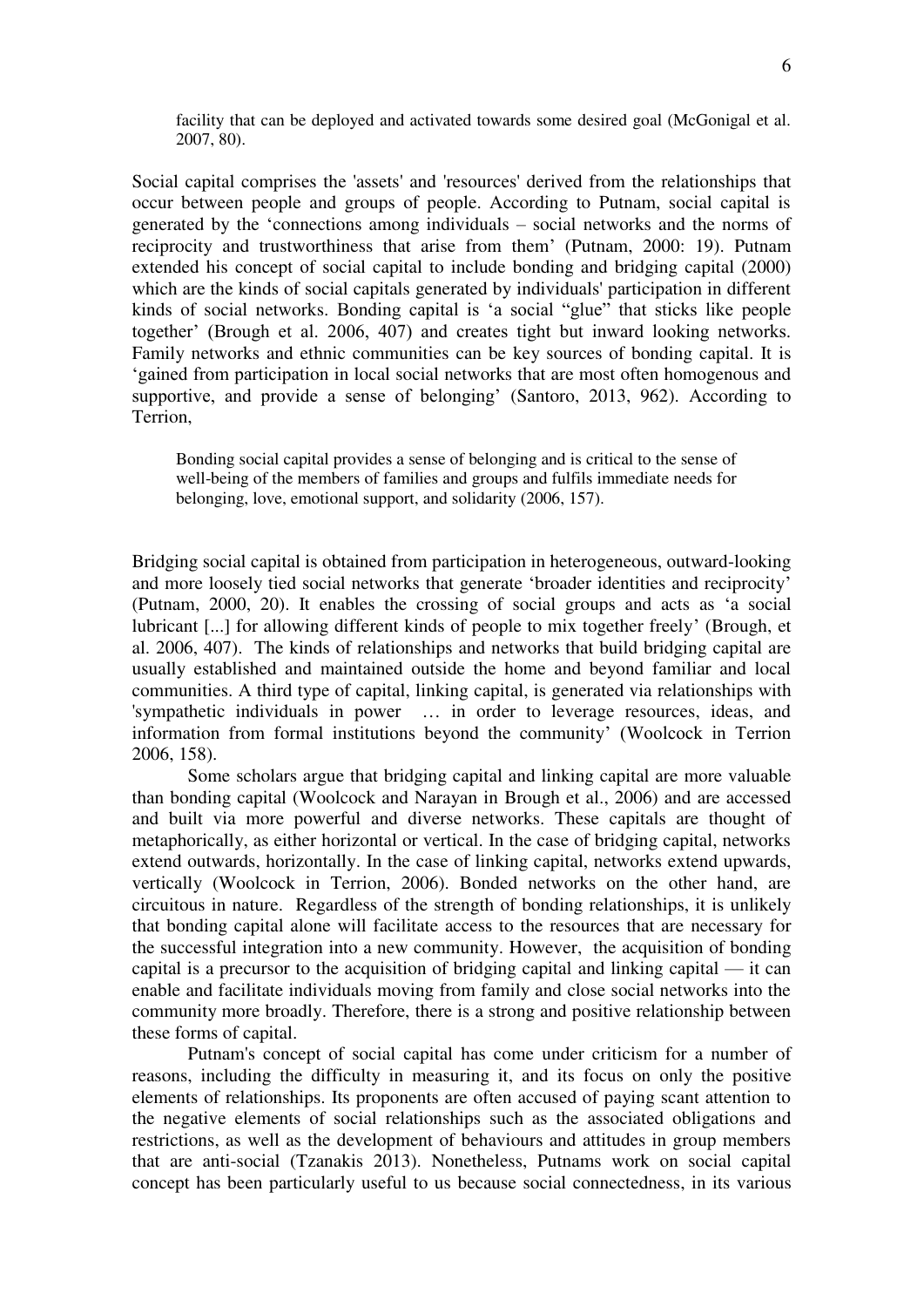forms, can be closely linked to feelings of wellbeing for refugees and therefore, contribute to successful resettlement (Murray, 2010).

#### **The generation of bonding capital**

It is clear to us that bonding capital is generated within Samir's family relationships. Our observational field-notes suggest he is happy and feels secure and valued. He is proud of his family and was keen to introduce each of his brothers to us when we first visited, especially his new-born baby brother, to whom he was demonstrably affectionate. He also appeared very close to Aisha, showing love and concern for her. He knows his mother values him and believes in his ability to do well at school. He said she tells him often that he is 'a good boy', 'a clever boy', and that she loves him. Aisha said she is confident Samir will succeed in realising his ambition to become a doctor. During our visits to their home, Samir willingly helped his mother with domestic chores, and on one occasion, Aisha proudly offered us biscuits Samir had made. She told us several times that she appreciates his help with housework and the responsibility he takes for his younger brothers' care.

Aisha is largely responsible for making possible the generation of bonding capital between members of the family. As is the case for many refugees (Strang and Ager, 2010), Samir's family was separated for many years – developing bonded relationships are likely to be of paramount importance. It is not uncommon for refugee women, many of whom are sole parents, to become the head of their family in the absence of their husband (Lenette et al., 2012), and to carry responsibility for ensuring the emotional, social and physical wellbeing of the family. It might be argued that Aisha's investment in her family's wellbeing is no different from that of mothers in general. However, because of the trauma she has experienced and the fractured nature of her past family life, providing emotional stability and security may require her to draw on significant reserves of emotional resilience.

Both Jenny and Sue spoke of how they see Aisha as pivotal to the family's happiness and wellbeing. According to Sue, 'there's a strong family connection' that is reflected in the care that each family member shows for the other. Jenny said of Aisha:

She's such an amazing woman because she has just got this happiness about her and her home is really happy and loving and she's got .... you know, her boys are very lucky because yeah, she's got like a great sense of humour and she's warm and she's loving.

She is such as strong leader of her family and for those children … To see and the amount of resourcefulness and resilience of this woman is amazing. I think it's an absolute credit to her really, yeah (Sue).

… it's that word resilience, she's just got it in spades (Jenny).

Resilience is an 'individual's psychological ability to overcome, learn from and adapt positively to life's adverse events' (Lenette et al. 2012, 2). Jenny and Sue attributed Aisha's resilience in part, to the strong social networks within the Sudanese community in Riverside whereby members take up the role of an extended family and facilitate the generation of bonding capital. Now that Samir's family is settled in Riverside, Aisha has become a leader within the Sudanese community and is key to maintaining and developing the family's connection to other Sudanese families. She is well known and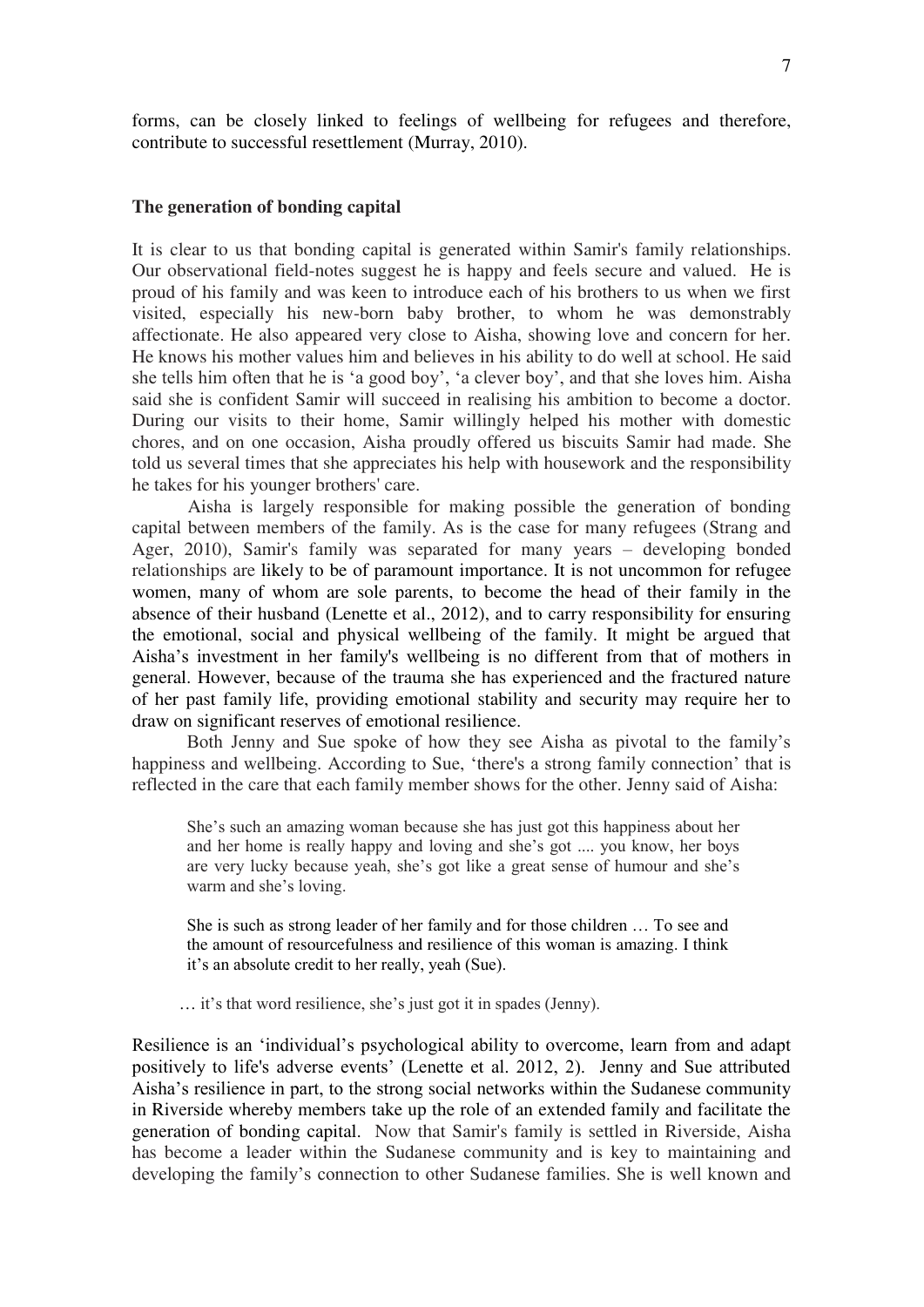the family is socially active. Frequently, there are dinners and parties, either hosted by, or attended by the family. Samir talked fondly of these events where there is food, dancing and singing. He told us he feels a strong sense of belonging to the Sudanese community and is proud to be Sudanese. Aisha is also held in high regard by other Sudanese women in Riverside. When we visited the family home there were usually other women present, some of whom had come for counsel. On one visit, Aisha was absent because she was assisting a newly arrived Sudanese family settle into their new home.

One of the first photographs Samir took was of a Sudanese woman he called his aunty (not a relative but a close friend of his mother). He said during our interview that she was an important person in his life because 'she's like, she's kind of like my mum. She looks after me and my brothers if my mum is away'. His aunty also takes an interest in what he is doing at school and encourages him to do well. She is what Collins refers to as an 'other mother' (Collins in McCray et al., 2002), that is, a key female figure who is mother-like in the demonstration of care-work.

Samir: She [his aunty] is like really interested in my schoolwork and stuff. And when we had the baby party [a celebration for the birth of the new baby] I had to catch up on all my homework, yeah, and she's really interested in my schoolwork.

Interviewer: How do you feel when people ask you about how school's going and about ask about your school work? How does that make you feel?

Samir: It makes me feel good. It makes me feel like they're interested in me.

Research suggests that strong bonding capital, especially during resettlement periods provides support, confidence and self-esteem and assists refugees manage the difficulties they face in resettling and adjusting to an unfamiliar environment (McDonald et al., 2008; Strang and Ager, 2010). Acquiring bonding capital through close family and community networks may enable individuals to develop the confidence to extend their networks beyond those that are familiar to them, and may, ultimately, enable them to acquire bridging capital.

We believe that underpinning the production of bonding capital, both within Samir's family and the Sudanese community is Aisha's generation of emotional capital, a concept first developed by Helga Nowotny in relation to the resources generated by women through familial relationships and care (1981). It has since been used by scholars working across a wide range of areas in order to describe parents', and particularly mothers', emotional investment in their children's well-being (e.g., Reay, 2000; Santoro, 2010; Hutchison, 2012; Nixon, 2011). Mothers, who are most frequently the primary caregiver in families, often engage in significant emotional labour. Aisha's emotional labour contributed to a stable and secure family life that facilitated successful relationships between family members and members of the Sudanese community. Thus, in turn, these relationships made possible the generation of bonding and bridging capital.

#### **The generation of bridging capital and linking capital**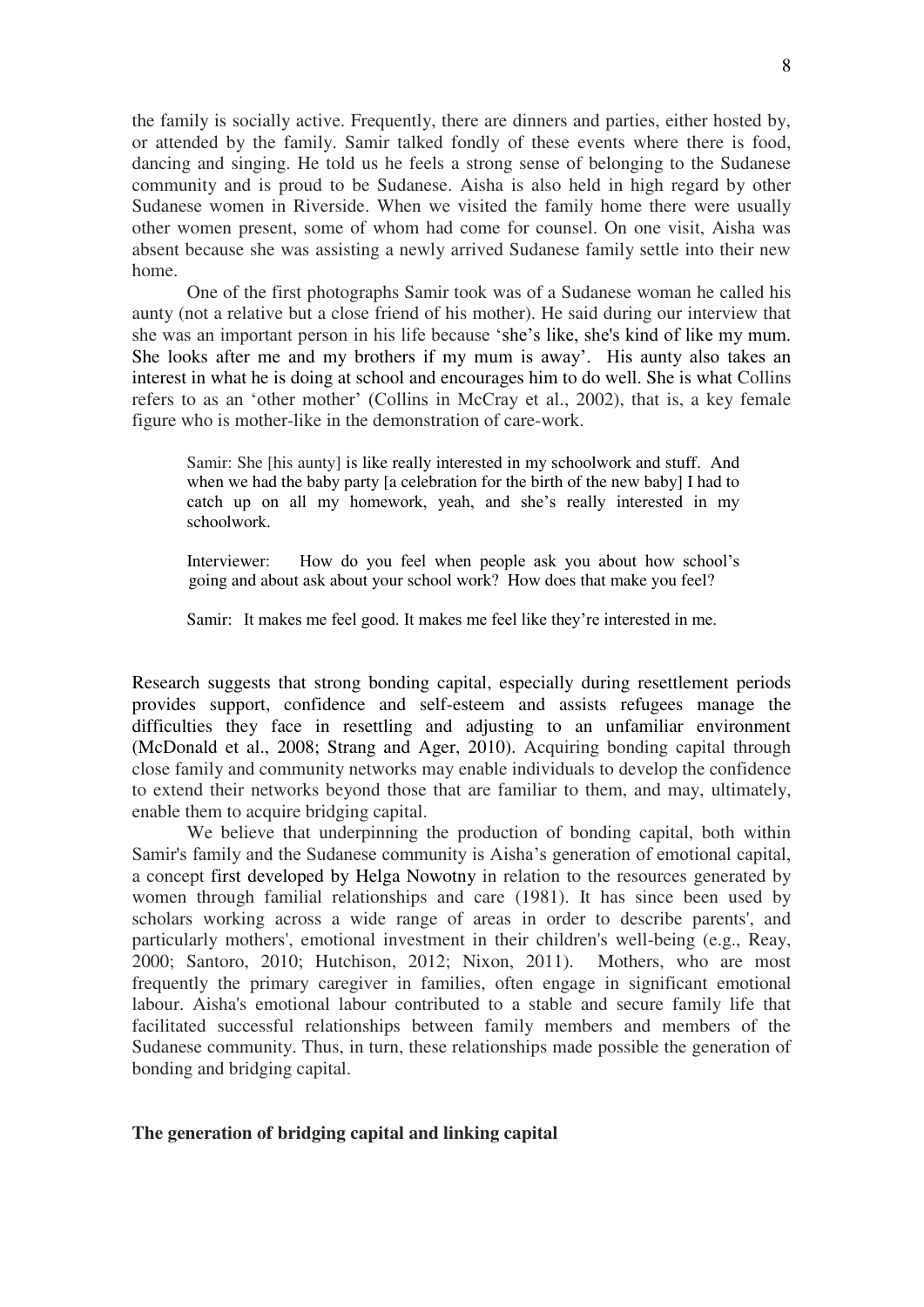Even though Aisha's own bridging capital was limited, she was instrumental in enabling Samir to access networks beyond those of the immediate family and the Sudanese community. Thus, he was able to build bridging capital. For example, a major reason for obtaining her driving licence was to drive Samir to football training and the youth club in the evenings and on the weekends. She went to English classes to improve her English in order to obtain paid employment and better provide for her family. In similar ways, the refugee women in McPherson's research regarded themselves as 'intrinsically connected to community' (2010, 561) and saw their education as 'facilitating out-comes for themselves, for their families, [and] for their communities (562).

Strang and Ager (2010) emphasise the need for refugees to develop 'social bridges' in order to avoid separatism and isolation. Friends can act as important social bridges. Samir's friendships groups were heterogeneous and included Sudanese boys as well as those from the wider Australian community. Aisha fostered his friendships with a wide circle of friends, and especially non-Sudanese boys, by encouraging him to bring them home and allowing them to stay overnight sometimes, a social practice that didn't occur in Sudan. His friends have taught him how to play football, computer games and in general, inculcated him into social activities that hold status for teenagers. His participation in these activities led to acceptance by his peers, and in turn, these friendships have led to further friendship networks. The football club was an important site that facilitated access to new social networks. It was through football that Samir became friends with a wide range of non-Sudanese boys who lived outside his immediate neighbourhood. He seemed to us to be well liked by the other boys; they appeared to function well as a team on the field and we observed them enjoying jokes together off field. Our casual conversation with the football coach suggested that he 'kept an eye' on Samir to ensure he was 'doing ok'. During observed matches, the other boys' parents seemed to know Samir and cheered him on and encouraged him as much as they did their own sons. Because Aisha understood the value of his involvement in football, she prioritised the purchase of football equipment for him and the cost of the weekend trips away with the team.

Like most parents, Aisha is keen for her children to succeed at school. However, she is unfamiliar with Australian systems of schooling, finds Samir's school intimidating at times and cannot help him with homework or serve on parent committees because of her limited English. However, like some of the Somalian refugees in Ramsden's and Taket's, study she demonstrated significant personal agency and resilience in the face of these challenges. She regularly attended parent teacher evenings at Samir's school because she understands that this is an expectation in Australia. She believes her attendance indicates to the teachers, and to Samir, that she values education, is interested in his education and will do whatever she can to assist him succeed.

While Jenny and Sue play a part in the bonded and bridging relationships of the family, they are also part of linking networks in that they made possible, connections with other organisations and the wider community and resources. It was through Sue that Samir was initially linked into the holiday program, the sports teams and the youth groups in which he participated. Sue said:

I just heard they [the family] were in Riverside and we had the Merge programme [a youth group] about to start [...] I we knew that if we could sign this lad on, it might be a really nice way for him to connect into the community.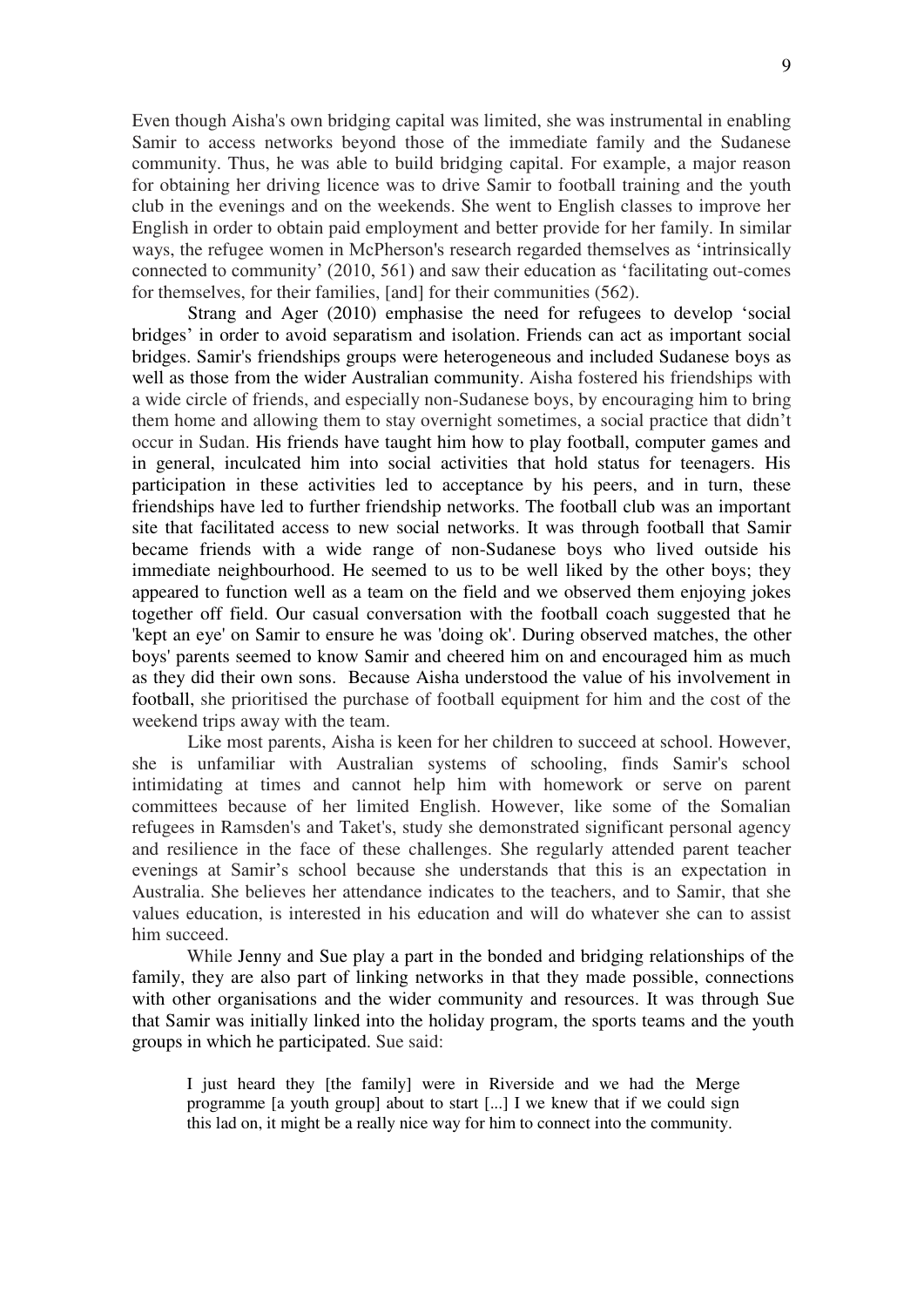Sue also brought Jenny and Aisha together in a mentoring relationship where Jenny assisted Aisha study for the Australian citizenship test and her driving licence test, thus helping her and her family connect to the wider community.

Aisha was described by Jenny as being 'very good at finding help' and proactive in locating organisations and agencies that could provide her and her family with medical, education and social support. The Sudanese community also facilitated the generation of linking capital for the family. They moved to Riverside because they knew other Sudanese families who lived there and who not only recommended the town, but helped them get established and assisted them secure housing, choose appropriate schools and connect to local service agencies. In their report into the resettlement of African refugees in Australia, The Community Relations Commission (2006) claims;

despite the seemingly overwhelming challenges faced by African humanitarian entrants during settlement, African communities have displayed great strength, commitment, and resourcefulness in addressing community needs and assisting new arrivals with the settlement process (132).

# **Discussion**

Resilience and strength might be seen to drive Aisha's strategy, commitment and determination to find out about, and access the support services her family requires, to establish a secure and supportive home, to connect with her children's schools and to maintain Sudanese cultural values and community networks. She does so despite having limited English language competence, despite carrying the responsibility of single parenthood, despite having little knowledge of formal education systems and despite the stress associated with resettlement in a new community. Her resilience and strength have been crucial in creating and facilitating opportunities for Samir to develop bridging and linking relationships within the Sudanese community and the wider Australian community in Riverside. The view of refugee women as resilient and strong positions them positively and as agentic, rather than as vulnerable and needy. However, Lenette et al. (2012, 2) caution against the 'dominating tendency to conceptualize resilience narrowly as an 'inner' capacity [because it] ignores or problematically reconfigures the 'outer' social worlds in which lives are embedded'. We do not want to suggest that resilience is an innate quality and a 'natural' quality — to do so would be to position other refugee women who do not demonstrate Aisha's resilience, as 'naturally un-resilient' and by implication, destined to struggle with the challenge of resettling their family. It is much more productive to look towards 'the processes of resilience rather than the traits of resilience' (Lenette et al. 2012, 3). In considering the processes that make resilience possible, it is important to consider the support Aisha received from agencies and organisations in Riverside and from people like Jenny and Sue who have been crucial to her development of confidence, strength and emotional wellbeing.

We do not want to suggest that country towns do not present any challenges to the effective resettlement of immigrants and refugees. They are often culturally homogenous and lack the support services available in cities where there are concentrated groups of immigrants from particular ethnic groups. However, the size of a rural town can also benefit refugee families. For example, the compactness of Riverside facilitated easier access to social hubs and participation in social activities, thus enabling bridging networks and connections to be established more easily. Samir's participation in football was made easier because of the shorter distances to travel to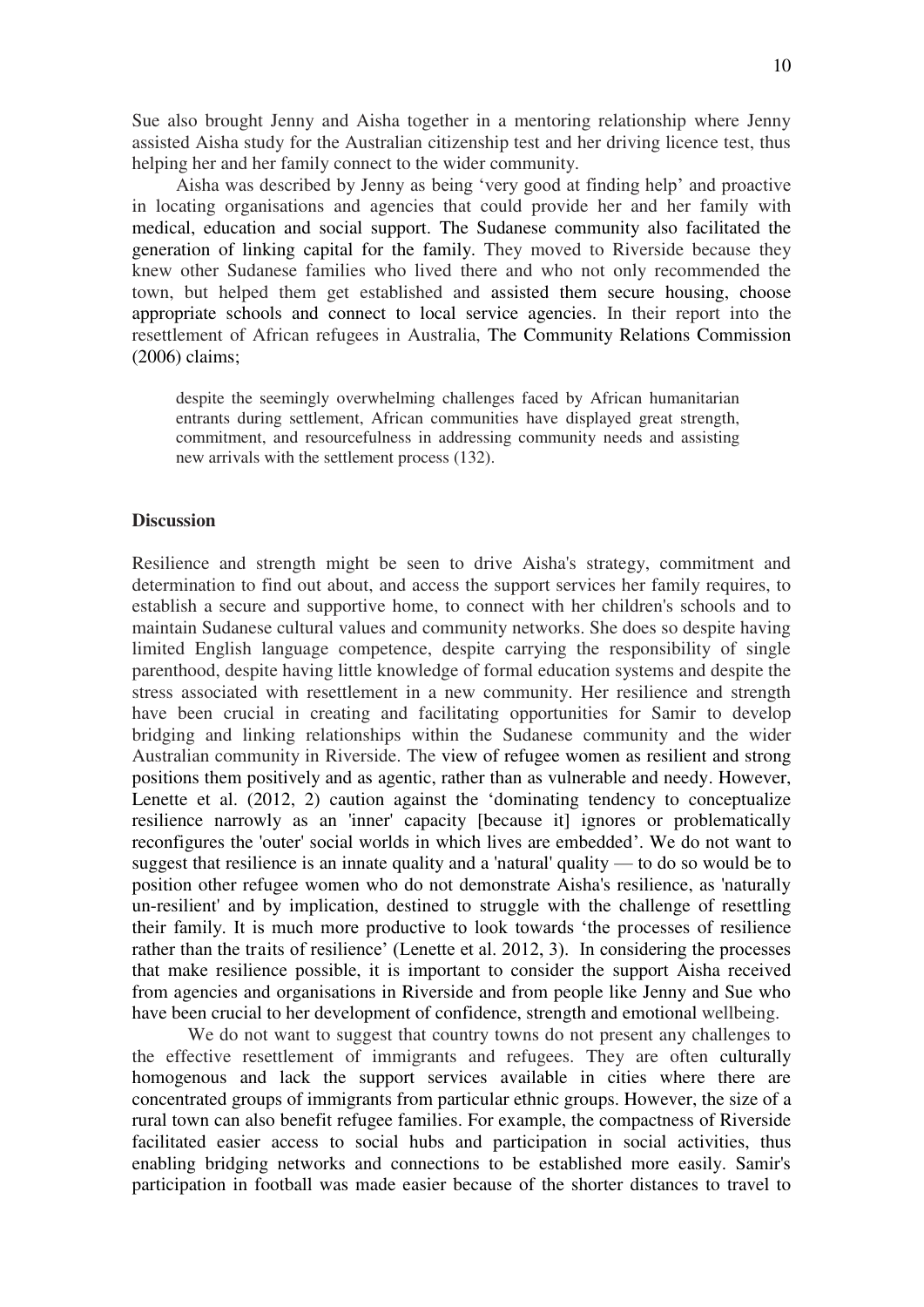sports grounds. Furthermore, the small size of Riverside meant that Aisha was relatively relaxed about the safety of her children and the ways in which they were being integrated into the community. Compared to Sydney where she constantly worried about her children getting caught up with the wrong people and getting into trouble like other Sudanese young people she knew, Riverside was quieter, safer and had fewer negative influences and distractions for her children. In Riverside Aisha had greater control over her children and their activities, and knew where they were and what they were doing. The outcome for Samir was greater freedom to visit friends and socialise in community spaces such as shopping malls and parks because the environment was perceived by his mother to be safe, thus facilitating bridging relationships.

Some research suggests that as their children became increasingly integrated into the Australian community, refugee mothers can feel disenfranchised from their resettlement communities. For example, the refugee mothers in a study by Hebbani et al. (2009) connected their children's integration in Australia with the development of attitudes and the engagement with activities and social groups that led to a rejection of Sudanese values in favour of what they considered to be Australian values. These were the antithesis of what the mothers valued and wanted for their children. They felt that the parental authority they had in Sudan was being eroded in Australia and that they were powerless to discipline their children and influence their behaviour. Hebbani et al. claim when the mother rejects the

'Australianization' strategy adopted by their assimilating children, they (mothers) find it difficult to distinguish between feelings of rejection towards the Australian culture, and feelings of frustration and disconnection from their children (2009, 78).

Aisha's children's integration into Australian society did not signal for her a loss, or symbolic separation. She was able to adapt, and adjust her parenting practices and expectations because she felt connected positively to their lives beyond the home. This may have been due, in part, to living in a rural town where she knew where her children were, what they were doing and she knew the people who were with her children.

## **Concluding remarks**

This research has found that Samir's participation in social, family and community networks contributed to the generation of various forms of social capital that were important to his successful resettlement in Riverside. It has also highlighted the important role his mother played in providing a secure and safe family life and facilitating his participation in ethnic and community networks beyond home. While we do not want to generalise from this single case to all refugee families and students, we believe our findings may resonate with researchers and teachers working in similar contexts. In particular, there are a number of implications for schools and for educational research. First, schools should be, and could be affective brokers of bridging and linking relationships for refugee students by valuing and building on students' existing out-of-school networks, recognising the potential of these networks for relationship building and the generation of social capital, as well as for the learning that can occur in out-of-school contexts and networks. Far too often students' out-ofschool lives and the networks to which they belong are not recognised for their relevance to refugee students' educational resettlement. Second, schools can learn a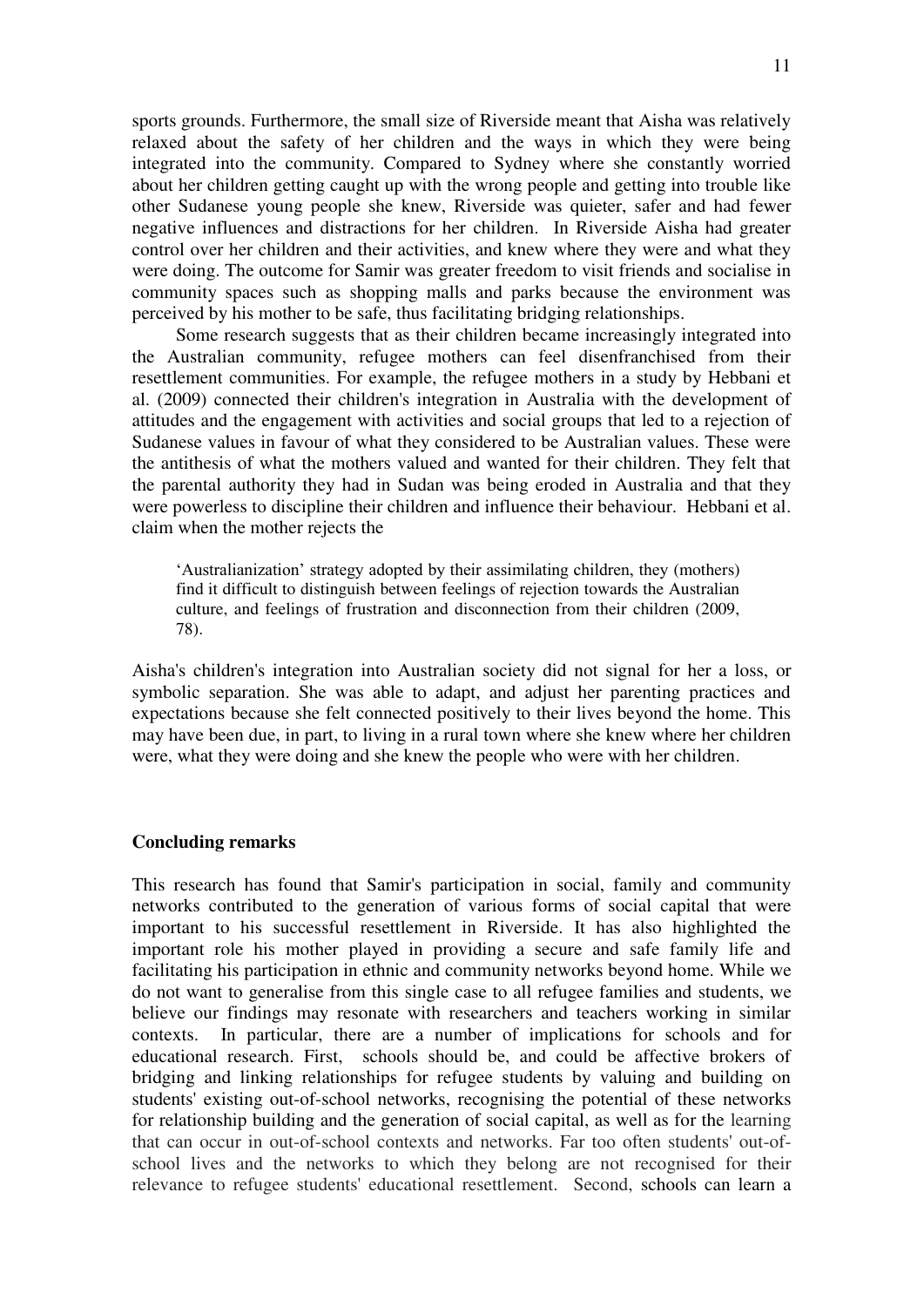great deal from community organisations such as those to which Jenny and Sue belong. These organisations can be integral to successful refugee resettlement - their members may be able to offer insights into the experiences of refugee families that are not otherwise available. A challenge for schools is how to work productively with, and alongside a range of organisations, communities and individuals in order to facilitate the students' acquisition of social capital. Third, it is also important that schools recognise the resilience and resourcefulness that refugee students and their families can possess. The building of security, hope and optimism within families affected by trauma and dislocation, takes resourcefulness, strategy and strength on the part of parents and family members. For this reason, refugee parents and family members are potential resources to be drawn upon — their involvement in their children's schooling is essential. Schools need to find ways to encourage, foster and value their participation and engagement.

To conclude, we began this article by expressing our concerns over the deficit views of refugee young people that dominate much educational research. We believe there is a need for educational research into young people of refugee background that shifts the gaze from a 'discourse of despair' (Giroux 1985, xvi), to a discourse of hope. While research cannot ignore the significant resettlement and education challenges experienced by some young people of refugee background, there is an urgent need to focus on the successes of this particular group and to understand the conditions through which success is generated and made possible. Rather than focusing on what doesn't work and the challenges and difficulties of resettlement, a focus on what works, and how it works, might help to position this group as agentic, capable, resilient and resourceful. Therefore, we suggest the need for further research into the nature of the networks, and the relationships that facilitate the generation of social capital by 'successful' refugee young people and their families. We also suggest the need for school-based research that investigates how successful young people, as defined and understood in this article, negotiate discourses of schooling, and how they draw upon the resources and social capital generated in out-of-school activities and networks to achieve success in school.

### **Acknowledgements**

We would like to acknowledge the participants who generously gave their time to this study, and the support of the other research team members; Dr. Jae Major and Dr. Kiprono Langat.

**Notes** 

-

i All names are pseudonyms

ii We adopt the definition of a refugee as 'someone who has been assessed by a national government or an international agency (such as the Office of the High Commissioner for Refugees (UNHCR)) and meets the criteria set out under the Convention relating to the Status of Refugees 1951 (Refugee Convention)' (Australian Human Rights Commission, 2008).

iii The Australian Bureau of Statistics (ABS) defines urban and rural localities on the basis of their population range. Regions are non-urban areas grouped on the basis of their remoteness from services (for further information see: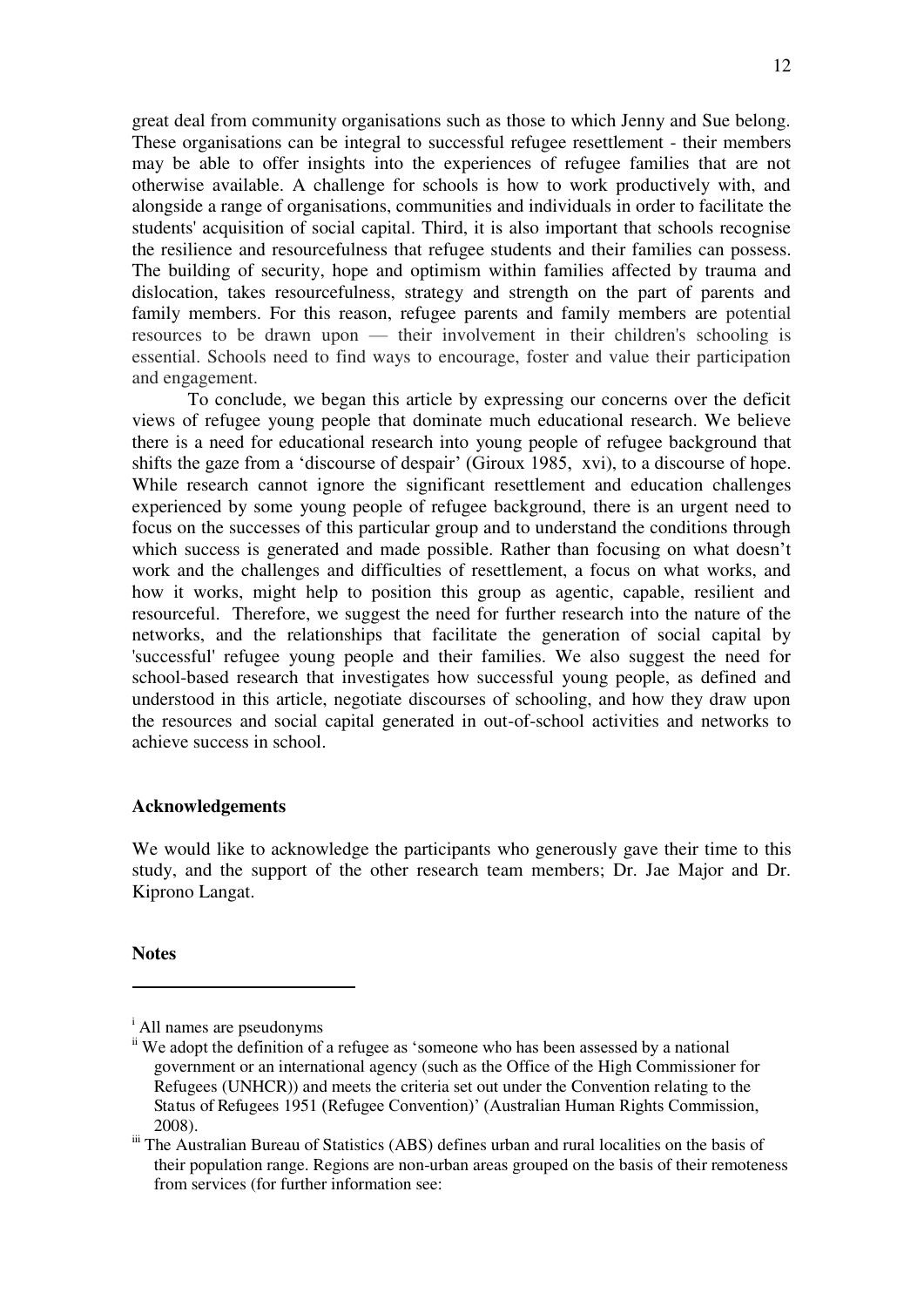[http://www.abs.gov.au/websitedbs/D3310114.nsf/home/frequently+asked+questions#Ancho](http://www.abs.gov.au/websitedbs/D3310114.nsf/home/frequently+asked+questions#Anchor7) [r7;](http://www.abs.gov.au/websitedbs/D3310114.nsf/home/frequently+asked+questions#Anchor7) see also: http://www.aifs.gov.au/institute/pubs/factssheets/2011/fs201103.pdf). In this paper we use the term 'rural' to describe all non-urban locations.

## **References:**

-

- Bačáková, M. 2011. "Developing Inclusive Educational Practices for Refugee Children in the Czech Republic.*"* Intercultural Education 22 (2): 163–175. doi: 10.1080/14675986.2011.567073.
- Bassani, C. (2008). Parent classroom involvement and the development of social capital: a reading program in East Vancouver. Journal of Educational Enquiry 8(2): 51–70.
- Bohnert, A. M., Wargo Aikins, J., and Arola, N. T. 2013. "Regrouping: Organized Activity Involvement and Social Adjustment Across the Transition to High School." New Directions for Child and Adolescent Development 140: 57–75. doi: 10.1002/cad.20037.
- Bourdieu, P. 1987. "What Makes a Social Class? On the Theoretical and Practical Existence of Groups". Berkeley Journal of Sociololgy 32: 1-17.
- Brough, M., C. Bond J. Hunt, D. JenkinS, C. Shannon and Schubert, L. 2006. "Social Capital Meets Identity: Aboriginality in an Urban Setting." Journal of Sociology 42 (4): 396–411. doi: 10.1177/1440783306069996.
- Clarke, A. 2005. Situational Analysis: Grounded Theory After the Postmodern Turn. Thousand Oaks, CA: Sage.
- Coleman, J. (1988). Social capital in the creation of human capital. The American Journal of Sociology 94 (S): 94–120.
- Community Relations Commission. 2006. Report of the Community Relations Commission for a multicultural NSW: Investigation into African Humanitarian Settlement in NSW. Sydney: Community Relations Commission.
- Department of Immigration and Citizenship. ND. "Community Information Summary. Sudan-born." Accessed Jan. 2014.

http://www.immi.gov.au/media/publications/statistics/comm-summ/source.htm

- Eccles, J. S., Barber, B. L., Stone, M. And Hunt, J. 2003. "Extracurricular Activities and Adolescent Development." Journal of Social Issues 59 (4): 865-889.
- Edgeworth, K. 2012. "Discourses of Inclusion and Exclusion: Ethnic Minority, Muslim and Refugee Students in Rural Schools." PhD diss., Charles Sturt University, Australia.
- Giroux, H. A. 1985. "Introduction." In Freire, P. The Politics of Education: Culture, Power and Liberation. Connecticut: Bergin and Garvey.
- Hebbani, A. Obijiofor, L. and Bristed, H. 2009. "Generational Differences Faced by Sudanese Refugee Women Settling in Australia." Intercultural Communication Studies XVIII (1): 66-82.
- Hutchison, K. 2012. "A Labour of Love: Mothers, Emotional Capital and Homework." Gender and Education 24 (2):195-212. doi: 10.1080/09540253.2011.602329.
- Institute for Community Ethnicity and Policy Initiatives. 2005. Cultural Diversity and Economic Development in Four Regional Australian Communities. Melbourne, Victoria: Department of Transport and Regional Services.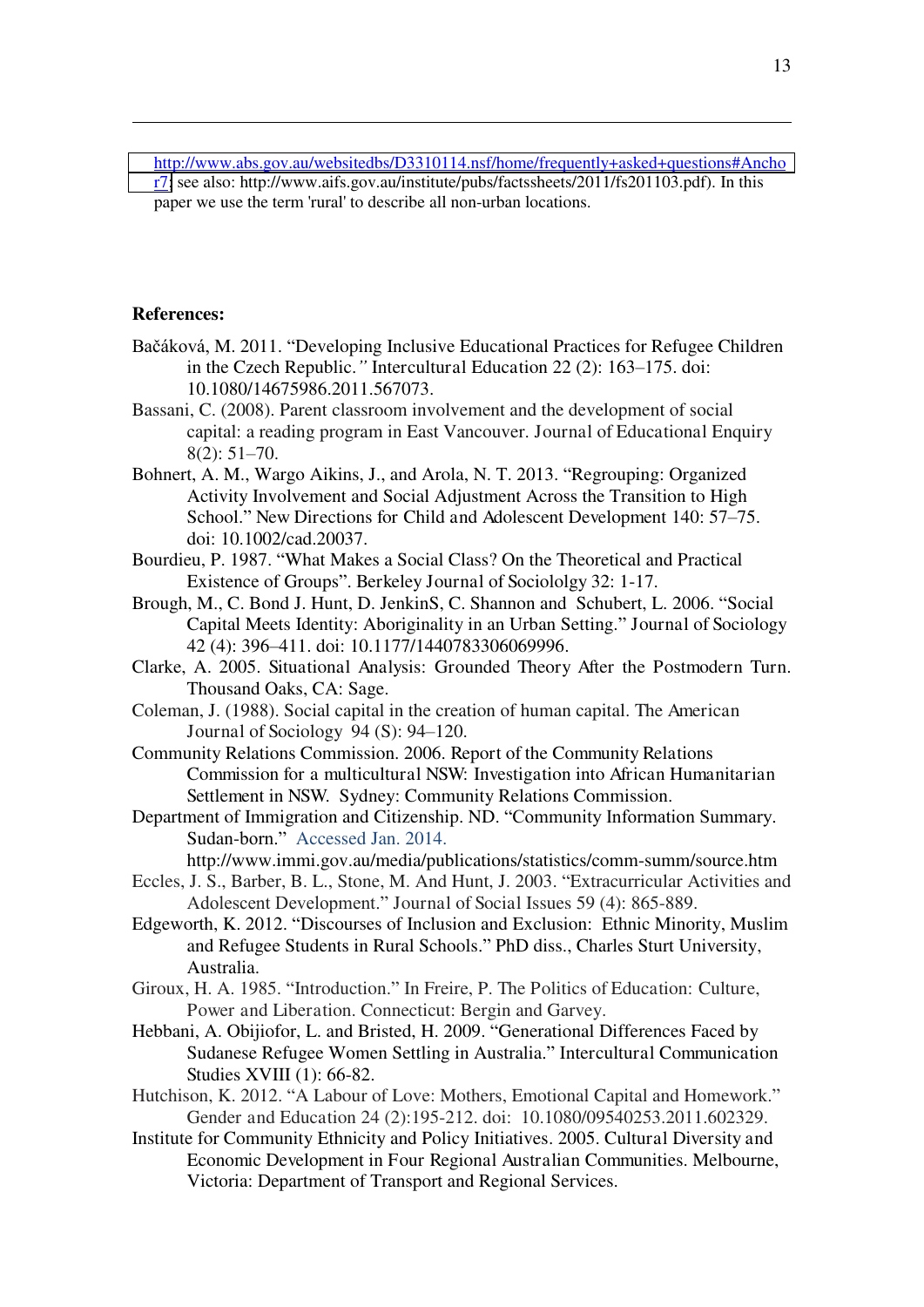Lenette, C., Brough, M. and Cox, L. 2012. "Everyday Resilience: Narratives of Single Refugee Women with Children." Qualitative Social Work 12 (5): 637-653. doi:10.1177/1473325012449684.

-

- Major, J.; Wilkinson, J.; Langat, K. and Santoro, N. 2013. Sudanese young people of refugee background in rural and regional Australia: social capital and education success. Australian and International Journal of Rural Education 23 (3): 95- 104.
- Matthews, J. 2008. "Schooling and Settlement: Refugee Education in Australia." International Studies in Sociology of Education 18 (1): 31-45. doi: 10.1080/09620210802195947.
- McBrien, J. L. 2005. "Educational Needs and Barriers for Refugee Students in the United States: A Review of the Literature." Review of Educational Research 75 (3): 329-364. URL: [http://www.jstor.org/stable/3515985.](http://www.jstor.org/stable/3515985)
- McGonigaL, J.; Doherty, R.; Allan, J.; Mills, S.; Catts, R.; Redford, M.; McDonald, A.; Mott, J.; and Buckley, C. 2007. "Social Capital, Social Inclusion and Changing School Contexts: A Scottish Perspective." British Journal of Educational Studies 55 (1): 77-94. doi: 10.1111/j.1467-8527.2007.00362.x.
- McPherson, M. 2010. "'I integrate, therefore I am': Contesting the Normalizing Discourse of Integrationism through Conversations with Refugee Women." Journal of Refugee Studies 23 (4): 546-570. doi: 10.1093/jrs/feq040.
- Murray, K. E. 2010. "Sudanese Perspectives on Resettlement in Australia." Journal of Pacific Rim Psychology 4 (1): 30–43. URL[: http://dx.doi.org/10.1375/prp.4.1.30.](http://dx.doi.org/10.1375/prp.4.1.30)
- Nixon, C. 2011. "Working-Class Lesbian Parents' Emotional Engagement in their Children's Education: Intersections of Class and Sexuality." Sexualities 14 (1): 79-99. doi: 10.1177/1363460710390564.
- Nowotny, H. 1981. "Women in Public Life in Austria." In Access to power: Crossnational studies of women and elites, edited by C. F. Epstein and R. L. Coser London: George Allen & Unwin.
- Oliver, R., Haig, Y., and Grote, E. 2009. "Addressing the Educational Challenges Faced by African Refugee Background Students: Perceptions of West Australian Stakeholders." TESOL in Context 19 (1): 23-38.
- Pugh, K., Every, D., and Hattam, R. 2012. "Inclusive Education for Students with Refugee Experience: Whole School Reform in a South Australian Primary School." The Australian Educational Researcher 39 (2):125-141. doi: 10.1007/s13384-011-0048-2.
- Putnam, R. 2000. Bowling Alone: The Collapse and Revival of American Community. New York, NY: Simon and Schuster.
- Ramsden, R. and Taket, A. 2013. "Social Capital and Somali Families in Australia." [Journal of International Migration and Integration](http://link.springer.com/journal/12134) 14 (1): 99-117.
- Reay, D. 2000. "A useful Extension of Bourdieu's Conceptual Framework? Emotional Capital as a Way of Understanding Mothers' Involvement in their Children's Education?" The Sociological Review 48 (4): 568–85. doi: 10.1111/1467- 954X.00233.
- Santoro, N**.** 2013. "I really want to make a difference for these kids but it's just too hard": One Aboriginal teacher's experiences of moving away, moving on and moving up". International Journal of Qualitative Studies in Education 26 (8): 953-966. DOI: 10.1080/09518398.2012.724466